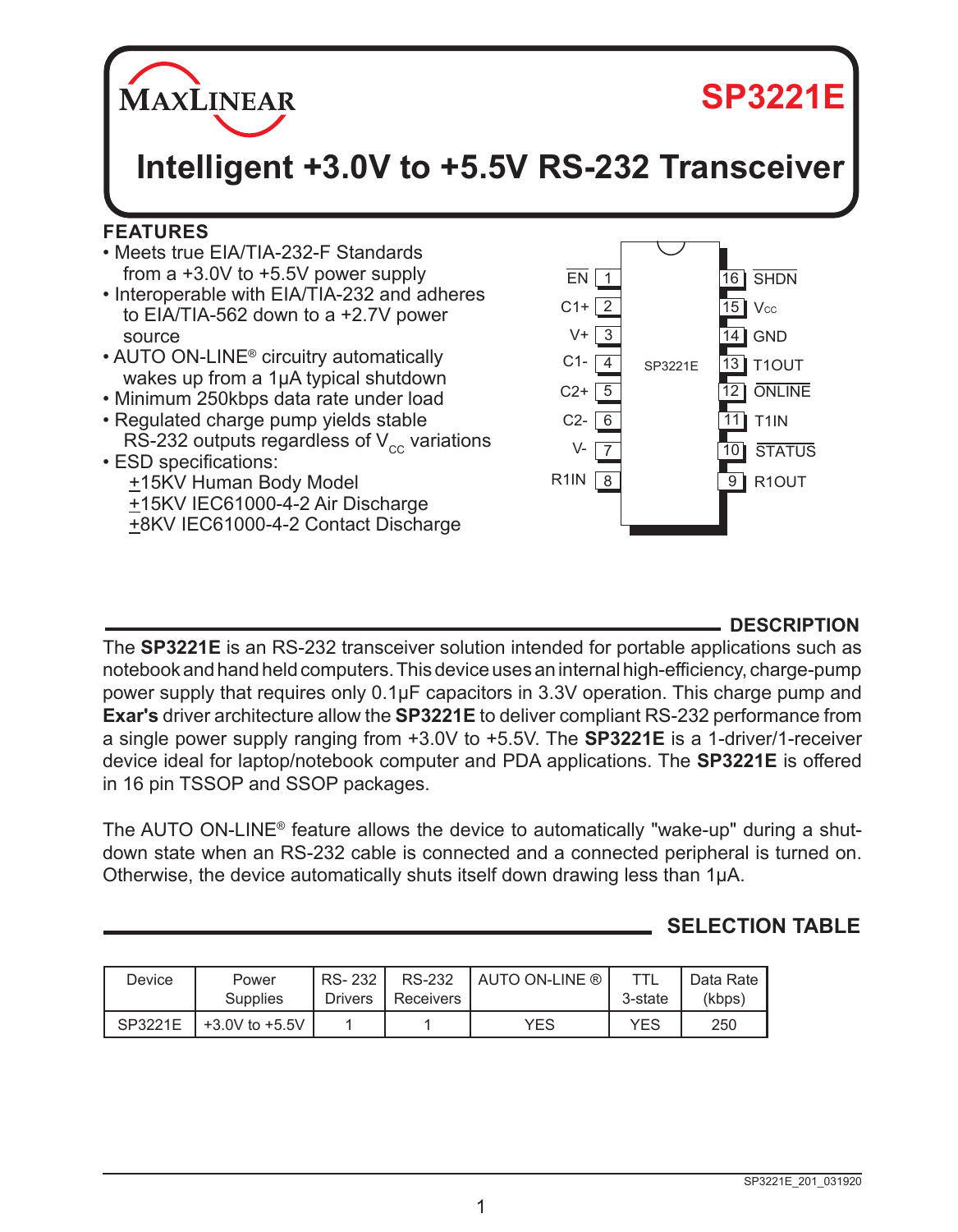## **ABSOLUTE MAXIMUM RATINGS**

These are stress ratings only and functional operation of the device at these ratings or any other above those indicated in the operation sections of the specifications below is not implied. Exposure to absolute maximum rating conditions for extended periods of time may affect reliability and cause permanent damage to the device.

| <b>Input Voltages</b>           |  |
|---------------------------------|--|
| TxIN, ONLINE,                   |  |
| SHUTDOWN, EN-0.3V to Vcc + 0.3V |  |
|                                 |  |

#### **Output Voltages**

| RxOUT, STATUS-0.3V to $(V_{cc} + 0.3V)$ |  |
|-----------------------------------------|--|
| <b>Short-Circuit Duration</b>           |  |
|                                         |  |
|                                         |  |

#### **Power Dissipation per package**

| 16-pin TSSOP |  |
|--------------|--|
|              |  |
|              |  |
| 16-pin SSOP  |  |
|              |  |
|              |  |
|              |  |

**NOTE 1:** V+ and V- can have maximum magnitudes of 7V, but their absolute difference cannot exceed 13V.

| <b>_ELECTRICAL CHARACTERISTICS</b>                                                                                                                      |
|---------------------------------------------------------------------------------------------------------------------------------------------------------|
| Unless otherwise noted, the following specifications apply for $V_{cc}$ = +3.0V to +5.5V with T <sub>AMB</sub> = T <sub>MIN</sub> to T <sub>MAX</sub> . |
| Typical values apply at $V_{\text{eq}}$ = +3.3V or +5.0V and $T_{\text{amp}}$ = 25°C (Note 2).                                                          |

| <b>PARAMETER</b>                                   | MIN.        | <b>AND</b><br>TYP. | MAX.     | <b>UNITS</b> | <b>CONDITIONS</b>                                                                                                                          |
|----------------------------------------------------|-------------|--------------------|----------|--------------|--------------------------------------------------------------------------------------------------------------------------------------------|
| <b>DC CHARACTERISTICS</b>                          |             |                    |          |              |                                                                                                                                            |
| Supply Current,<br><b>AUTO ON-LINE®</b>            |             | 1.0                | 10       | μA           | $RxIN$ open, $\overline{ONLINE}$ = GND,<br>$\overline{\text{SHUTDOWN}}$ = Vcc, TxIN = Vcc or<br>GND, Vcc = +3.3V, $T_{\text{AMB}}$ = +25°C |
| Supply Current, Shutdown                           |             | 1.0                | 10       | μA           | SHUTDOWN = GND.<br>$TxIN = Vcc$ or GND, $Vcc = +3.3V$ ,<br>$T_{\text{AMB}}$ = +25°C                                                        |
| Supply Current,<br><b>AUTO ON-LINE® Disabled</b>   |             | 0.3                | 1.0      | mA           | $ONLINE = SHUTDOWN = Vcc, No$<br>Load, Vcc = +3.3V, $T_{\text{AMR}}$ = +25°C                                                               |
| <b>LOGIC INPUTS AND RECEIVER OUTPUT</b>            |             |                    |          |              |                                                                                                                                            |
| Input Logic Threshold<br><b>LOW</b><br><b>HIGH</b> | 2.0         |                    | 0.8      | $\vee$       | $Vec = 3.3V$ or 5.0V,<br>TxIN, EN, SHUTDOWN, ONLINE                                                                                        |
| Input Leakage Current                              |             | $+/-0.01$          | $+/-1.0$ | μA           | TxIN, EN, ONLINE, SHUTDOWN,<br>$T_{\text{AMB}}$ = +25°C, Vin = 0V to Vcc                                                                   |
| Output Leakage Current                             |             | $+/-0.05$          | $+/-10$  | μA           | Receiver disabled,<br>Vout = $0V$ to Vcc                                                                                                   |
| Output Voltage LOW                                 |             |                    | 0.4      | V            | $I_{OUT} = 1.6mA$                                                                                                                          |
| Output Voltage HIGH                                | $Vcc - 0.6$ | $Vcc - 0.1$        |          | $\vee$       | $I_{\text{OUT}} = -1.0 \text{mA}$                                                                                                          |

**NOTE 2**: C1 - C4 = 0.1µF, tested at 3.3V ±10%.

 $C1 = 0.047 \mu F$ ,  $C2-C4 = 0.33 \mu F$ , tested at  $5V±10\%$ .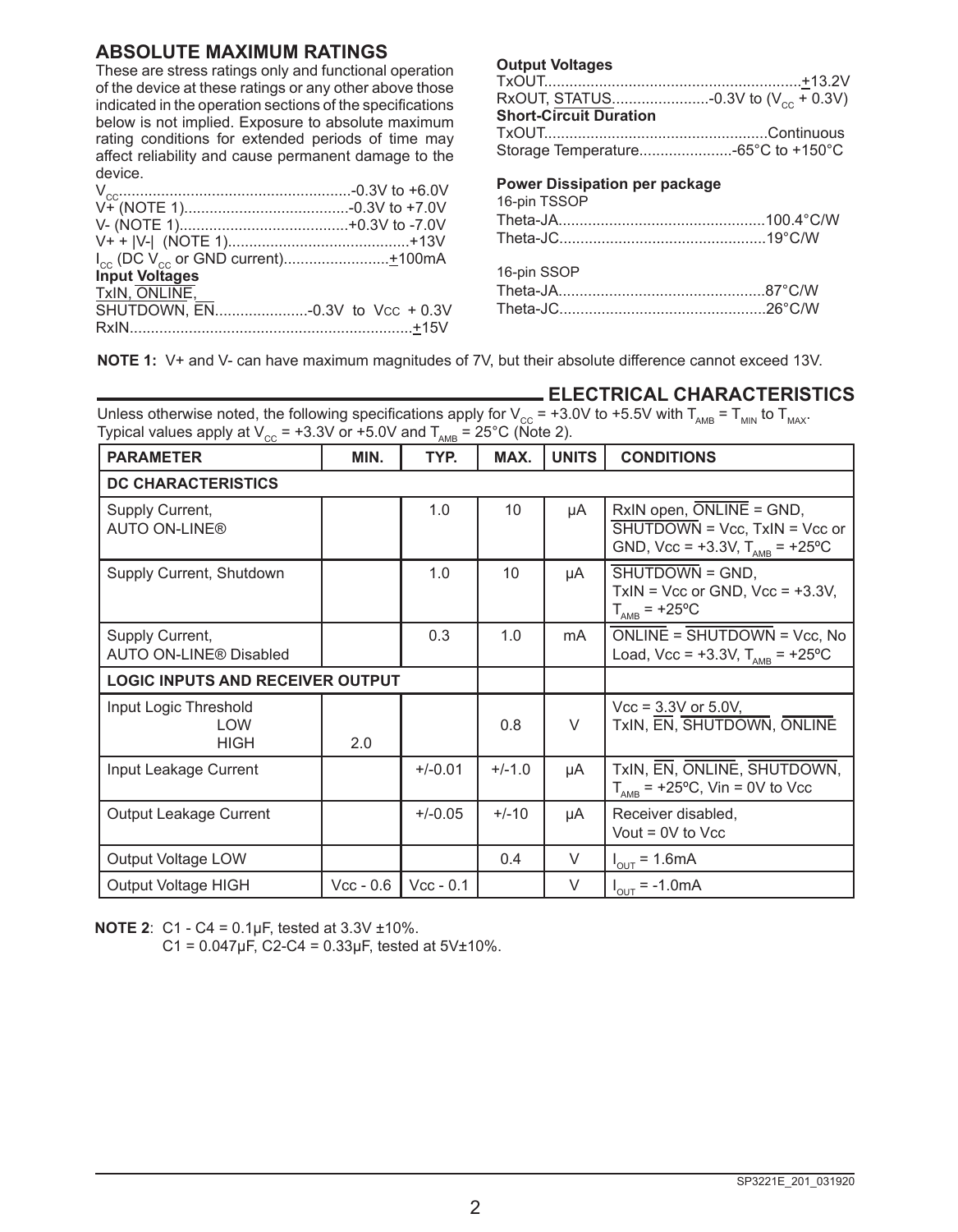## **ELECTRICAL CHARACTERISTICS**

Unless otherwise noted, the following specifications apply for V<sub>cc</sub> = +3.0V to +5.5V with T<sub>AMB</sub> = T<sub>MIN</sub> to T<sub>MAX</sub>. Typical values apply at V $_{\rm CC}$  = +3.3V or +5.0V and T $_{\rm AMB}$  = 25°C (Note 2).

| <b>PARAMETER</b>                                                                 | MIN.        | TYP.     | MAX.           | <b>UNITS</b> | <b>CONDITIONS</b>                                                        |
|----------------------------------------------------------------------------------|-------------|----------|----------------|--------------|--------------------------------------------------------------------------|
| <b>DRIVER OUTPUT</b>                                                             |             |          |                |              |                                                                          |
| <b>Output Voltage Swing</b>                                                      | $+/-5.0$    | $+/-5.4$ |                | $\vee$       | Driver output loaded with $3k\Omega$ to<br>GND, $T_{\text{AMB}}$ = +25°C |
| <b>Output Resistance</b>                                                         | 300         |          |                | Ω            | $Vcc = V + = V - = 0V$ , Vout = $+/-2V$                                  |
| <b>Output Short-Circuit Current</b>                                              |             |          | $+/-60$        | mA           | Vout = $0V$                                                              |
| Output Leakage Current                                                           |             |          | $+/-25$        | μA           | $Vec = 0V$ or 3.0V to 5.5V,<br>Vout = $+/-12V$ , Driver disabled         |
| <b>RECEIVER INPUT</b>                                                            |             |          |                |              |                                                                          |
| Input Voltage Range                                                              | $-15$       |          | $+15$          | $\vee$       |                                                                          |
| Input Threshold LOW                                                              | 0.6         | 1.2      |                | V            | $Vec = 3.3V$                                                             |
| Input Threshold LOW                                                              | 0.8         | 1.5      |                | V            | $Vcc = 5.0V$                                                             |
| Input Threshold HIGH                                                             |             | 1.5      | 2.4            | $\vee$       | $Vec = 3.3V$                                                             |
| Input Threshold HIGH                                                             |             | 1.8      | 2.4            | $\vee$       | $Vcc = 5.0V$                                                             |
| Input Hysteresis                                                                 |             | 0.3      |                | $\vee$       |                                                                          |
| Input Resistance                                                                 | 3           | 5        | $\overline{7}$ | $k\Omega$    |                                                                          |
| AUTO ON-LINE® CIRCUITRY CHARACTERISTICS (ONLINE = GND, SHUTDOWN = Vcc)           |             |          |                |              |                                                                          |
| <b>STATUS Output Voltage LOW</b>                                                 |             |          | 0.4            | V            | $I_{\text{OUT}} = 1.6 \text{mA}$                                         |
| <b>STATUS Output Voltage HIGH</b>                                                | $Vec - 0.6$ |          |                | $\vee$       | $I_{\text{out}} = -1.0 \text{mA}$                                        |
| Receiver Threshold to Driver<br>Enabled $(t_{ONLINE})$                           |             | 100      |                | μs           | Figure 13                                                                |
| Receiver Positive or Negative<br>Threshold to STATUS HIGH<br>$(t_{\text{STSH}})$ |             | 0.5      |                | μs           | Figure 13                                                                |
| Receiver Positive or Negative<br>Threshold to STATUS LOW<br>$(t_{\text{STSL}})$  |             | 20       |                | μs           | Figure 13                                                                |

**NOTE 2**: C1 - C4 = 0.1µF, tested at 3.3V ±10%.  $C1 = 0.047 \mu F$ ,  $C2-C4 = 0.33 \mu F$ , tested at  $5V±10\%$ .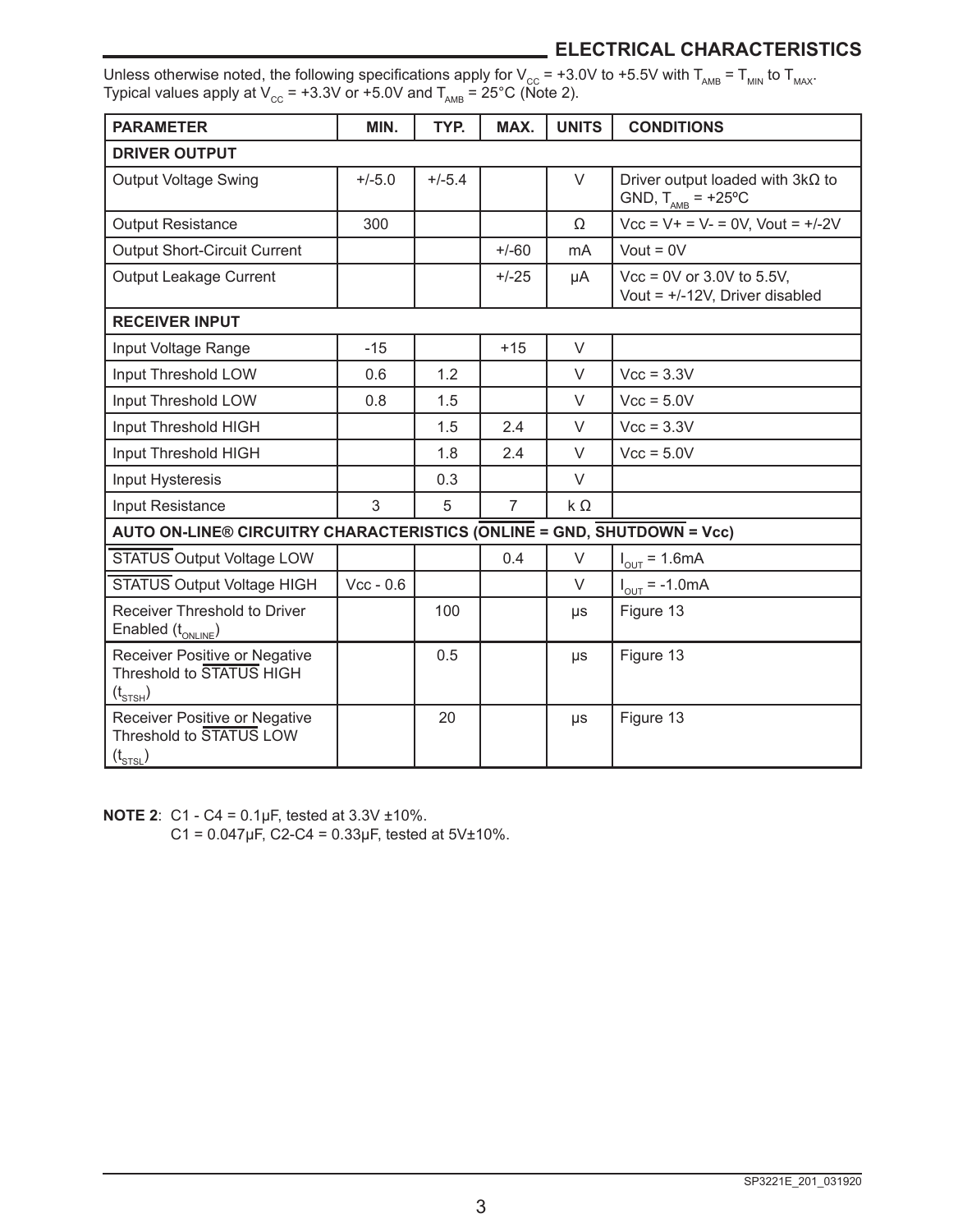## **TIMING CHARACTERISTICS**

Unless otherwise noted, the following specifications apply for V $_{\rm CC}$  = +3.0V to +5.5V with T $_{\rm AMB}$  = T $_{\rm MM}$  to T $_{\rm MAX}$ . Typical values apply at V $_{\rm cc}$  = +3.3V or +5.0V and T $_{_{\sf AMB}}$  = 25°C.

| <b>PARAMETER</b>                                                    | MIN. | TYP. | MAX. | <b>UNITS</b> | <b>CONDITIONS</b>                                                                                                                                                               |
|---------------------------------------------------------------------|------|------|------|--------------|---------------------------------------------------------------------------------------------------------------------------------------------------------------------------------|
| <b>AC CHARACTERISTICS</b>                                           |      |      |      |              |                                                                                                                                                                                 |
| Data Rate                                                           | 250  |      |      | kbps         | $R_1 = 3k\Omega$ , C <sub>1</sub> = 1000pF,                                                                                                                                     |
| Receiver Propagation Delay<br>$t_{\text{PHL}}$ and $t_{\text{PLH}}$ |      | 0.15 |      | μs           | Receiver input to Receiver output,<br>$C_i = 150pF$                                                                                                                             |
| Receiver Output Enable Time                                         |      | 200  |      | ns           | <b>Normal Operation</b>                                                                                                                                                         |
| Receiver Output Disable Time                                        |      | 200  |      | ns           | <b>Normal Operation</b>                                                                                                                                                         |
| <b>Driver Skew</b>                                                  |      | 350  | 800  | ns           | $\left\lfloor t_{\text{PHL}} - t_{\text{PLH}} \right\rfloor$ , $R_{\text{L}} = 3k\Omega$ ,<br>$C_i = 1000pF$                                                                    |
| <b>Receiver Skew</b>                                                |      | 50   | 800  | ns           | $ t_{\text{PHL}} - t_{\text{PLH}} $ , $C_{L} = 150pF$                                                                                                                           |
| <b>Transition-Region Slew Rate</b>                                  | 6    |      | 30   | $V/\mu s$    | $Vcc = 3.3V$ , R <sub>1</sub> = 3kΩ, C <sub>1</sub> = 150pF<br>to 1000pF, $T_{\text{AMB}} = 25^{\circ}$ C, measure-<br>ments taken from $-3.0V$ to $+3.0V$<br>or +3.0V to -3.0V |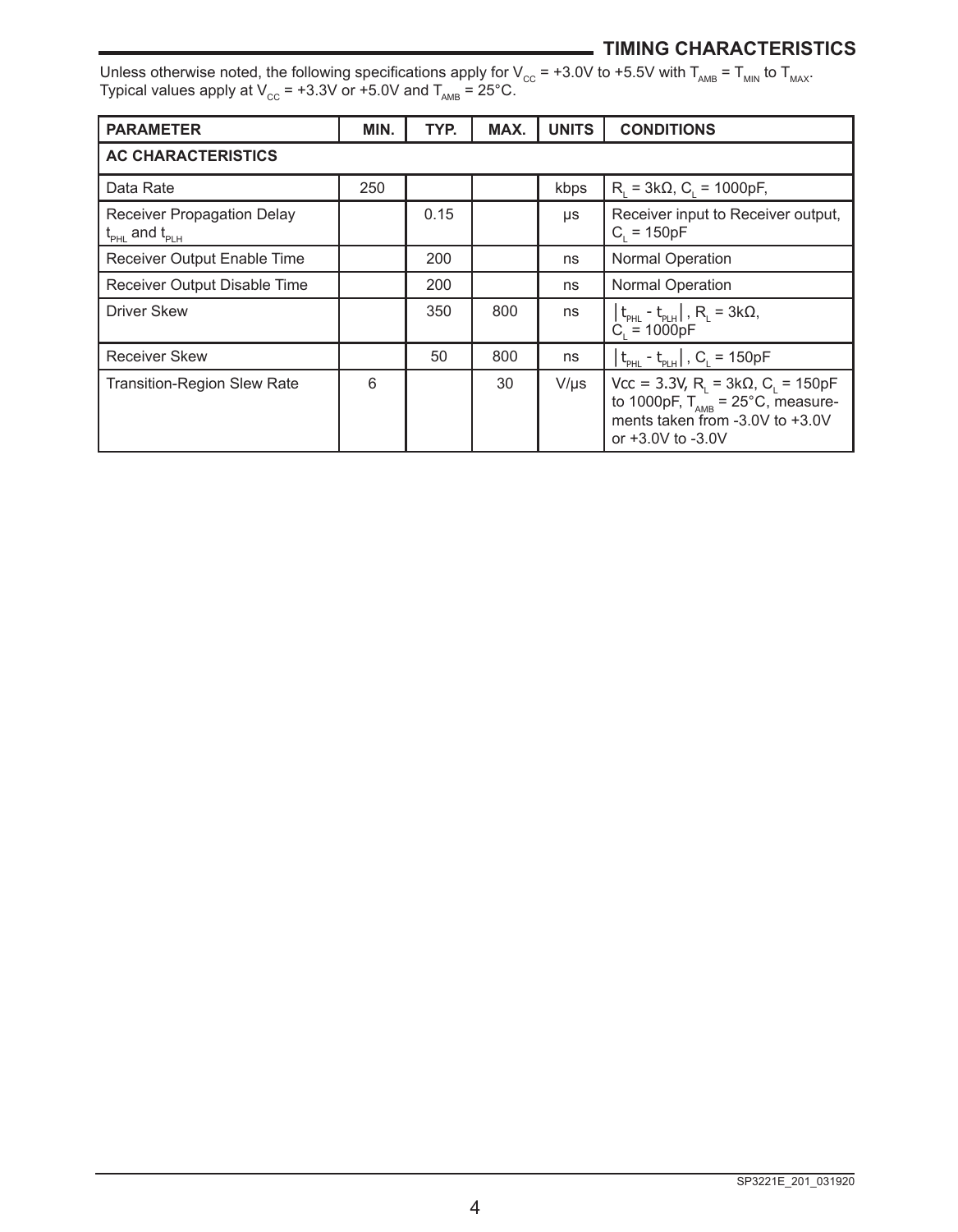

Figure 1. SP3221E Typical Operating Circuit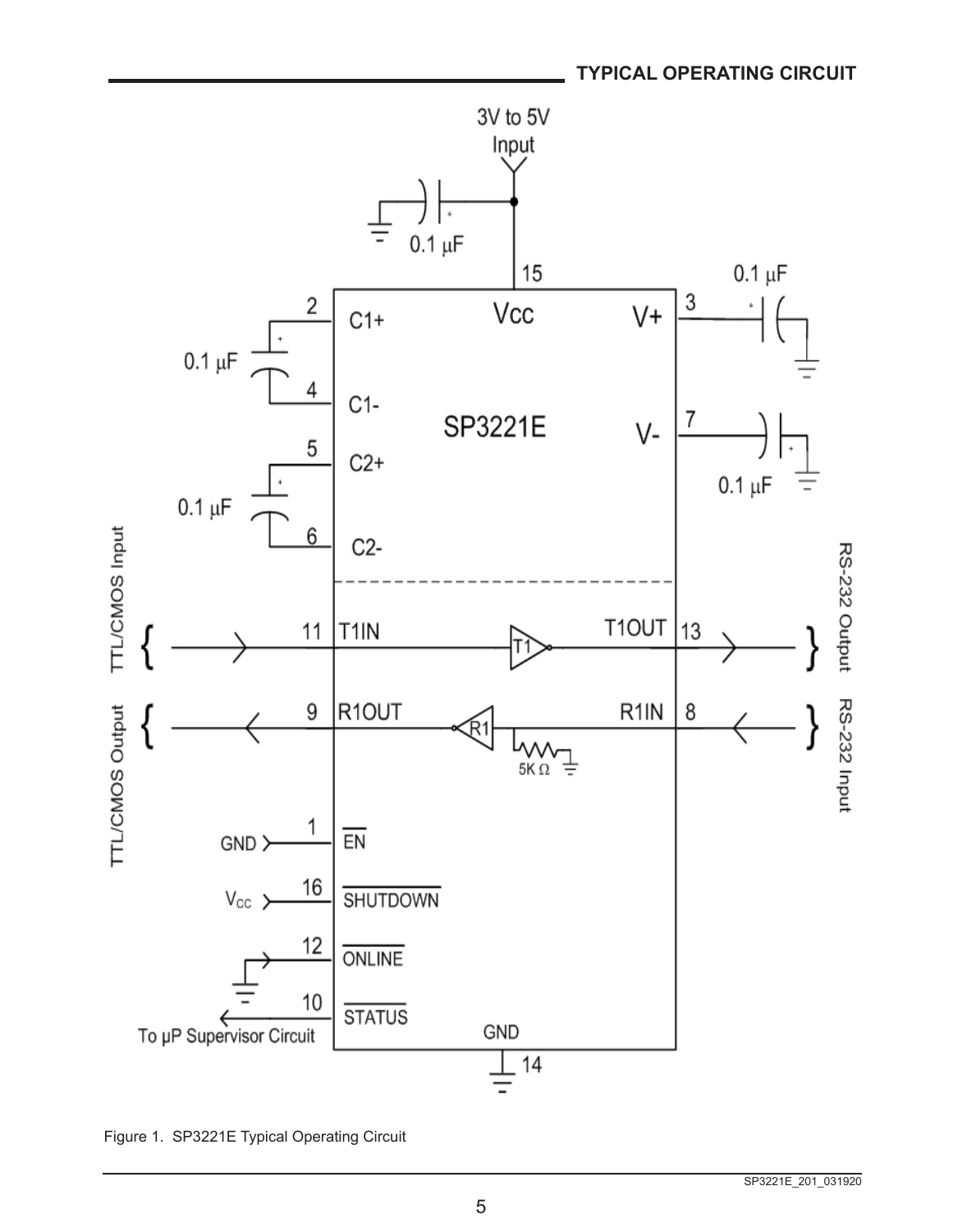## **TYPICAL PERFORMANCE CHARACTERISTICS**

Unless otherwise noted, the following performance characteristics apply for  $V_{cc}$  = +3.3V, 250Kbps data rate, driver loaded with 3kΩ, 0.1µF charge pump capacitors, and  $T_{\text{AMB}} = +25\degree C$ .



Figure 2. Supply Current VS. Supply Voltage



Figure 3. Transmitter Output Voltage VS. Supply Voltage



Figure 4. Supply Current VS.Data Rate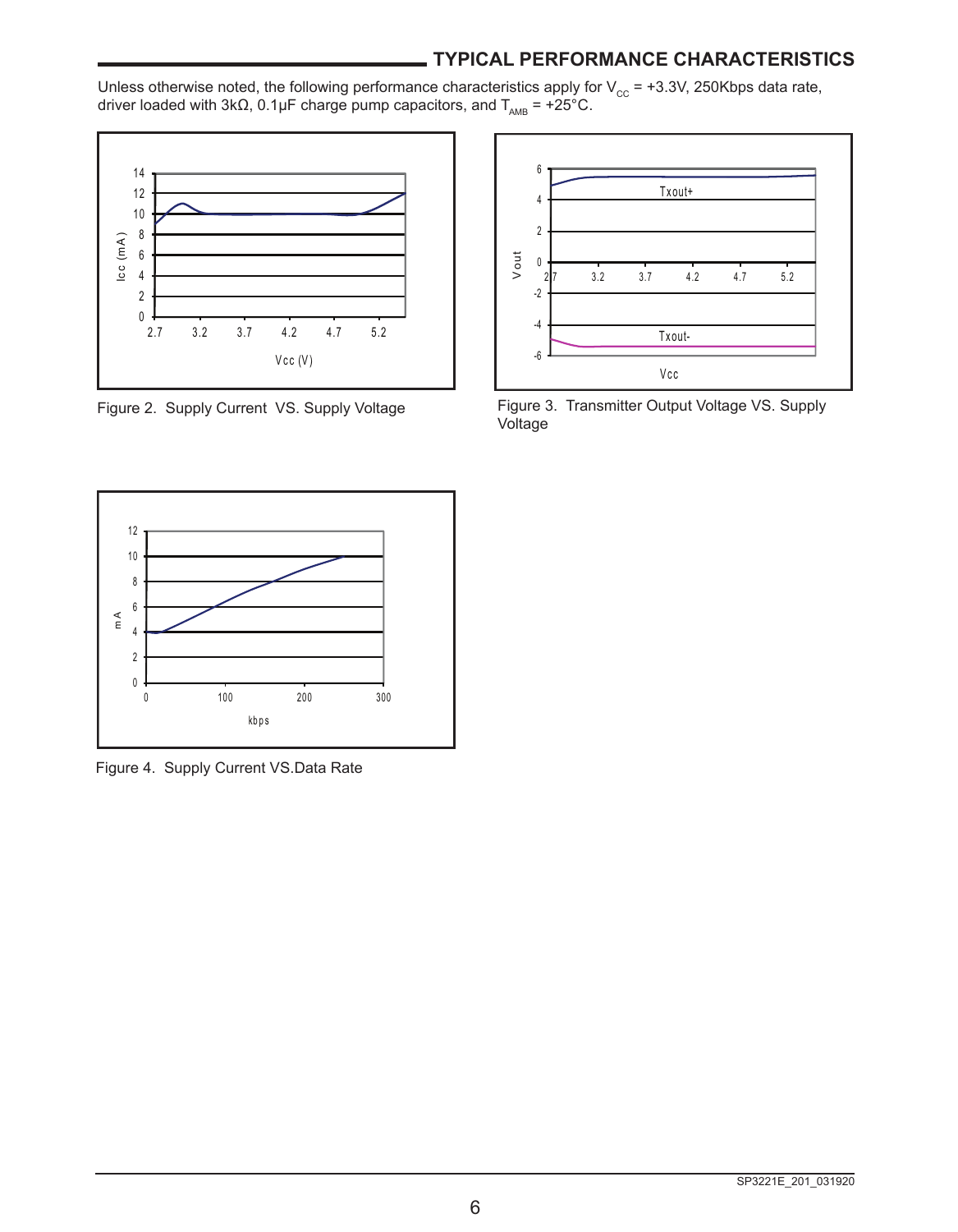| Name               | Function                                                                                                                            | Pin#           |
|--------------------|-------------------------------------------------------------------------------------------------------------------------------------|----------------|
| $E$ <sub>N</sub>   | Receiver Enable, apply logic LOW for normal operation. Apply logic HIGH to<br>disable receiver output (high-Z state).               | 1              |
| $C1+$              | Positive terminal of the voltage doubler charge-pump capacitor                                                                      | 2              |
| $V +$              | Regulated +5.5V output generated by charge pump                                                                                     | 3              |
| $C1-$              | Negative terminal of the voltage doubler charge-pump capacitor                                                                      | 4              |
| $C2+$              | Positive terminal of the inverting charge-pump capacitor                                                                            | 5              |
| $C2-$              | Negative terminal of the inverting charge-pump capacitor                                                                            | 6              |
| $V -$              | Regulated -5.5V output generated by charge pump                                                                                     | $\overline{7}$ |
| R, IN              | RS-232 receiver input                                                                                                               | 8              |
| R <sub>1</sub> OUT | TTL/CMOS receiver output                                                                                                            | 9              |
| <b>STATUS</b>      | TTL/CMOS output indicating receiver signal activity                                                                                 | 10             |
| $T_{4}$ IN         | TTL/CMOS driver input                                                                                                               | 11             |
| <b>ONLINE</b>      | Apply logic HIGH to override AUTO ON-LINE ® circuitry keeping driver active<br>(SHUTDOWN must also be logic HIGH, refer to table 2) | 12             |
| T <sub>4</sub> OUT | RS-232 driver output                                                                                                                | 13             |
| <b>GND</b>         | Ground                                                                                                                              | 14             |
| <b>Vcc</b>         | +3.0V to +5.5V supply voltage                                                                                                       | 15             |
| <b>SHUTDOWN</b>    | Apply logic LOW to shut down drivers and charge pump. This overrides all<br>AUTO ON-LINE ® circuitry and ONLINE (refer to table 2). | 16             |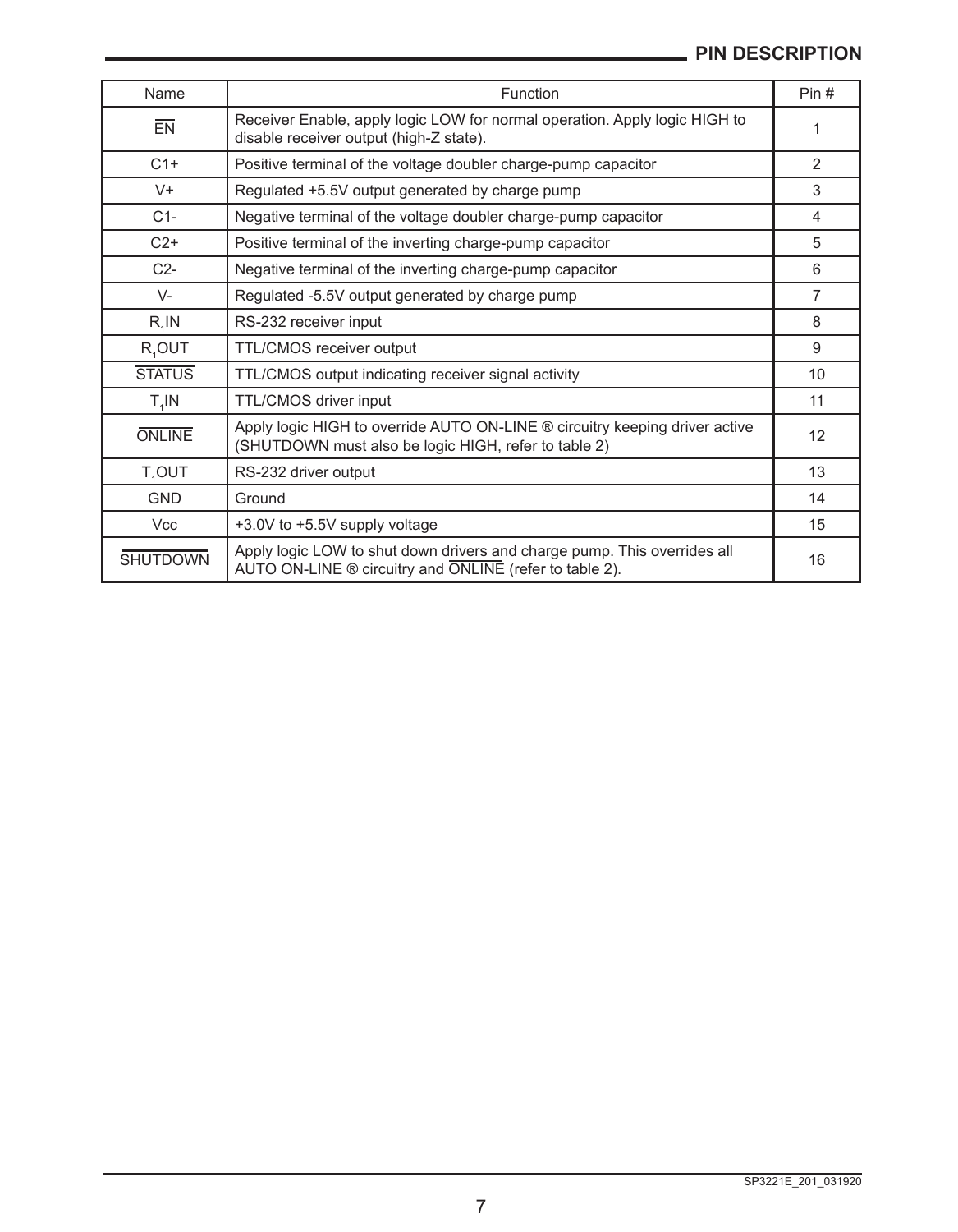## **DESCRIPTION**

The **SP3221E** is a 1-driver/1-receiver device ideal for portable or handheld applications. The **SP3221E** transceiver meets the EIA/ TIA-232 and ITU-T V.28/V.24 communication protocols and can be implemented in batterypowered, portable, or handheld applications such as notebook or handheld computers. The **SP3221E** device features the **Exar** proprietary and patented (U.S.‑‑ 5,306,954) on-board charge pump circuitry that generates ±5.5V RS-232 voltage levels from a single +3.0V to +5.5V power supply.

This device is an ideal choice for power sensitive designs. Featuring *AUTO ON-LINE®* circuitry, the **SP3221E** reduces the power supply drain to a 1µA supply current. In many portable or handheld applications, an RS-232 cable can be disconnected or a connected peripheral can be turned off. Under these conditions, the internal charge pump and the drivers will be shut down. Otherwise, the system automatically comes online. This feature allows design engineers to address power saving concerns without major design changes.



Figure 5. Interface Circuitry Controlled by Microprocessor Supervisory Circuit

# **THEORY OF OPERATION**

The **SP3221E** is made up of four basic circuit blocks:

1. Driver, 2. Receiver, 3. The Exar proprietary charge pump, and 4. *AUTO ON-LINE®* circuitry.

## **Driver**

The driver is an inverting level transmitter that converts TTL or CMOS logic levels to 5.0V EIA/TIA-232 levels with an inverted sense relative to the input logic levels. Typically, the RS-232 output voltage swing is  $\pm$ 5.4V with no load and  $\pm$ 5V minimum fully loaded. The driver output is protected against infinite short-circuits to ground without degradation in reliability. This driver will comply with the EIA-TIA-232F and all previous RS-232 versions. Unused driver inputs should be connected to GND or  $V_{cc}$ .

The driver can guarantee an output data rate of 250kbps while being fully loaded with 3kΩ in parallel with 1000pF, ensuring compatibility with PC-to-PC communication software.

The slew rate of the driver output is internally limited to a maximum of 30V/µs in order to meet the EIA standards (EIA RS-232D 2.1.7, Paragraph 5). The transition of the loaded output from HIGH to LOW also meets the monotonicity requirements of the standard.

Figure 6 shows a loopback test circuit used to test the RS-232 Driver. Figure 8 shows the test results where the driver was active at 250kbps and loaded with an RS-232 receiver in parallel with a 1000pF capacitor. RS-232 data transmission rate of 250kbps provides compatibility with designs in personal computer peripherals and LAN applications.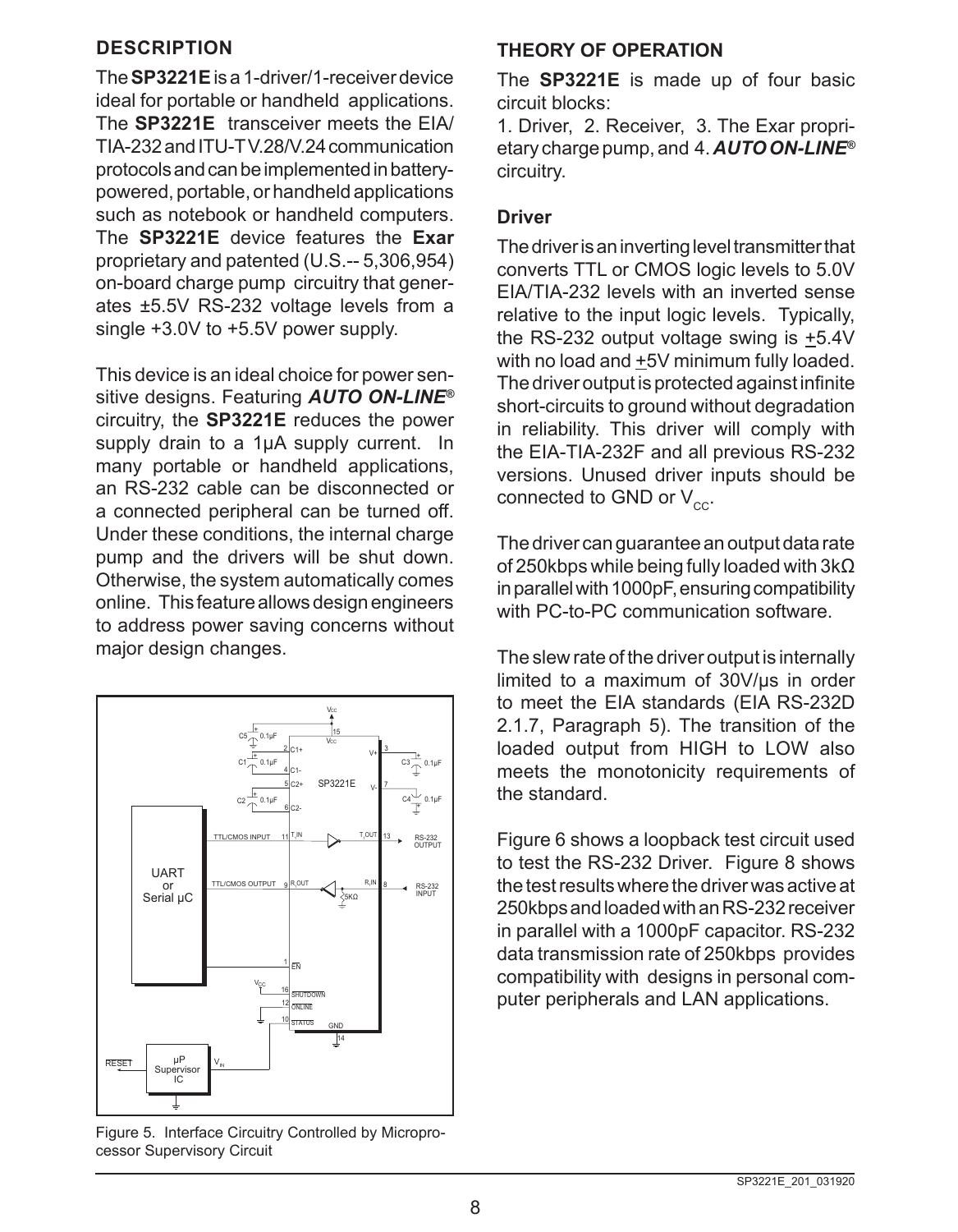

Figure 6. Loopback Test Circuit for RS-232 Driver Data Transmission Rates



Figure 7. Loopback Test Circuit result at 250Kbps (Driver Fully Loaded)

| Device: SP3221E |    |                         |                    |  |  |  |
|-----------------|----|-------------------------|--------------------|--|--|--|
| <b>SHUTDOWN</b> | EN | <b>T<sub>y</sub>OUT</b> | R <sub>v</sub> out |  |  |  |
|                 | ი  | High Z                  | Active             |  |  |  |
|                 |    | High Z                  | High Z             |  |  |  |
|                 | O  | Active                  | Active             |  |  |  |
|                 |    | Active                  | High Z             |  |  |  |

Table 2. SHUTDOWN and EN Truth Tables Note: In AUTO ON-LINE® Mode where ONLINE = GND and SHUTDOWN =  $V_{cor}$ , the device will shut down if there is no activity present at the Receiver inputs.

#### **Receiver**

The receiver converts ±5.0V EIA/TIA-232 levels to TTL or CMOS logic output levels. The receiver has an inverting output that can be disabled by using the EN pin.

The receiver is active when the AUTO ON-LINE® circuitry is enabled or when in shutdown. During the shutdown, the receiver will continue to be active. If there is no activity present at the receiver for a period longer than 20µs or when SHUTDOWN is enabled, the device goes into a standby mode where the circuit draws 1µA. Driving EN to a logic HIGH forces the output of the receiver into high-impedance. The truth table logic of the **SP3221E** driver and receiver outputs can be found in Table 2.

Since receiver input is usually from a transmission line where long cable lengths and system interference can degrade the signal, the inputs have a typical hysteresis margin of 300mV. This ensures that the receiver is virtually immune to noisy transmission lines. Should an input be left unconnected, an internal 5kΩ pull-down resistor to ground will commit the output of the receiver to a HIGH state.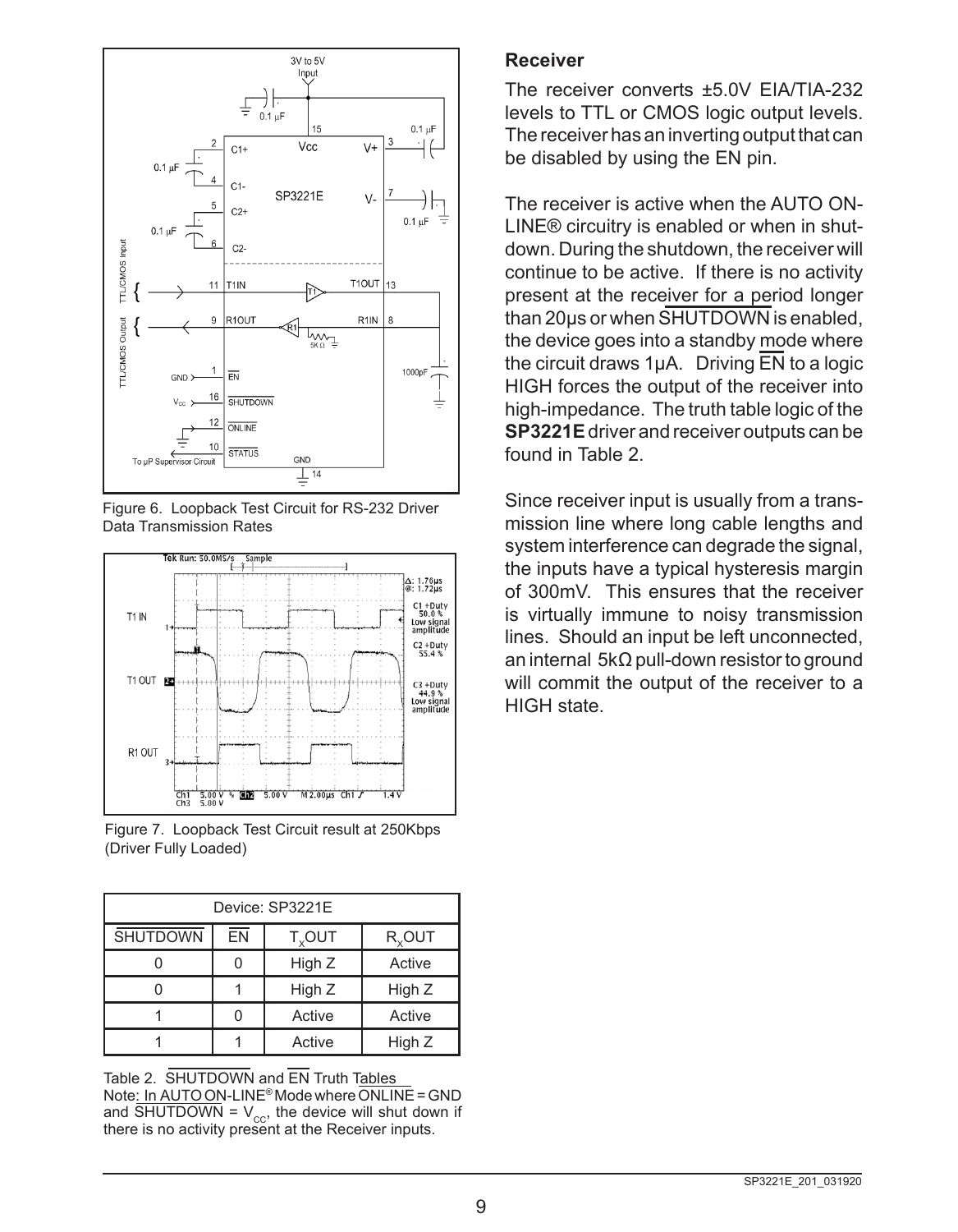## **Charge Pump**

The charge pump uses a unique approach compared to older less–efficient designs. The charge pump still requires four external capacitors, but uses a four–phase voltage shifting technique to attain symmetrical 5.5V power supplies. The internal power supply consists of a regulated dual charge pump that provides output voltages of +/-5.5V regardless of input voltage  $(V_{cc})$ over the +3.0V to +5.5V range. This is important to maintain compliant RS-232 levels regardless of power supply fluctuations.

The charge pump operates in a discontinuous mode using an internal oscillator. If the output voltages are less than a magnitude of 5.5V, the charge pump is enabled. If the output voltages exceed a magnitude of 5.5V, the charge pump is disabled. This oscillator controls the four phases of the voltage shifting. A description of each phase follows.

## **Phase 1**

 $-V_{\rm ss}$  charge storage — During this phase of the clock cycle, the positive side of capacitors C<sub>1</sub> and C<sub>2</sub> are initially charged to V<sub>cc</sub>.  $C_1^*$  is then switched to GND and the charge in C<sub>1</sub> is transferred to C<sub>2</sub> Since C<sub>2</sub> is connected to  $V_{\text{cc}}$ , the voltage potential across capacitor  $\textsf{C}_2^{\!\!\!\phantom{\dagger}}$  is now 2 times  $\textsf{V}_{\rm cc}^{\!\!\!\phantom{\dagger}}$ 

## **Phase 2**

 $-V_{ss}$  transfer — Phase two of the clock connects the negative terminal of  $C_2$  to the  $\mathsf{V}_{\mathsf{ss}}$ storage capacitor and the positive terminal of  $C<sub>2</sub>$  to GND. This transfers a negative generated voltage to  $C_3$ . This generated voltage is regulated to a minimum voltage of -5.5V. Simultaneous with the transfer of the voltage to  $\textsf{C}_{\scriptscriptstyle{3}}$ , the positive side of capacitor  $\textsf{C}_{\scriptscriptstyle{1}}$ is switched to  $V_{cc}$  and the negative side is connected to GND.

## **Phase 3**

 $-V_{\text{on}}$  charge storage — The third phase of the clock is identical to the first phase — the charge transferred in  $C_1$  produces  $-V_{\text{cc}}$  in the negative terminal of  $C<sub>1</sub>$ , which is applied to the negative side of capacitor  $C_2$ . Since  $\mathsf{C}_2^+$  is at  $\mathsf{V}_{\text{cc}}^+$  the voltage potential across  $\mathsf{C}_2^+$ is 2 times  $\rm V_{cc}.$ 

## **Phase 4**

 $-$  V<sub>pp</sub> transfer  $-$  The fourth phase of the clock connects the negative terminal of  $C_2$  to GND, and transfers this positive generated voltage across  $C_2$  to  $C_4$ , the  $V_{DD}$  storage capacitor. This voltage is regulated to +5.5V. At this voltage, the internal oscillator is disabled. Simultaneous with the transfer of the voltage to  $C_4$ , the positive side of capacitor C  $_1$  is switched to V  $_{\rm cc}$ and the negative side is switched to GND, allowing the charge pump cycle to begin again. The charge pump cycle will continue as long as the operational conditions for the internal oscillator are present.

Since both V+ and V– are separately generated from  $V_{cc}$ , in a no–load condition  $V^*$ and V– will be symmetrical. Older charge pump approaches that generate V– from  $V^*$  will show a decrease in the magnitude of V– compared to V+ due to the inherent inefficiencies in the design.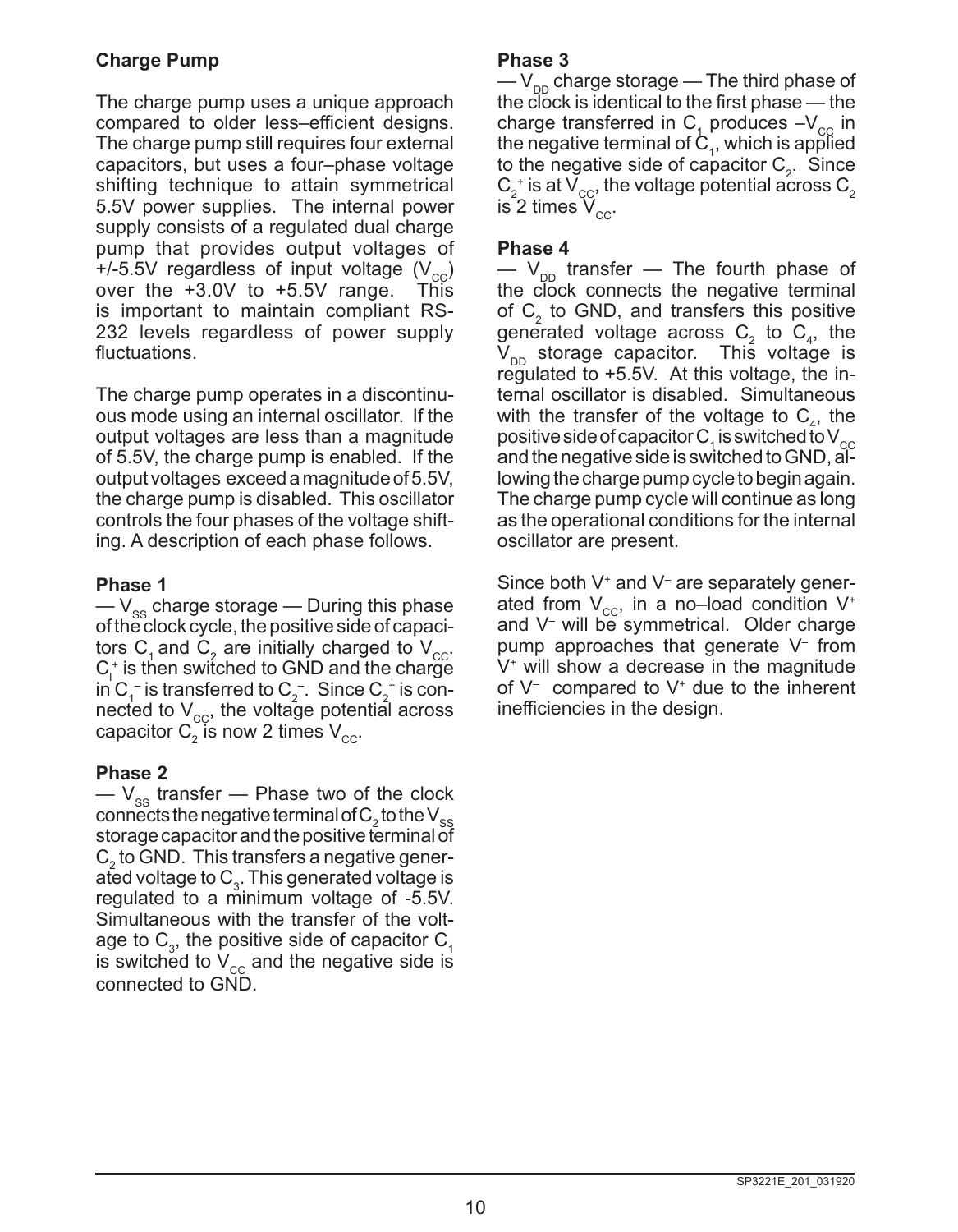

Figure 8. Charge Pump - Phase 1



Figure 9. Charge Pump - Phase 2



Figure 10. Charge Pump Waveforms





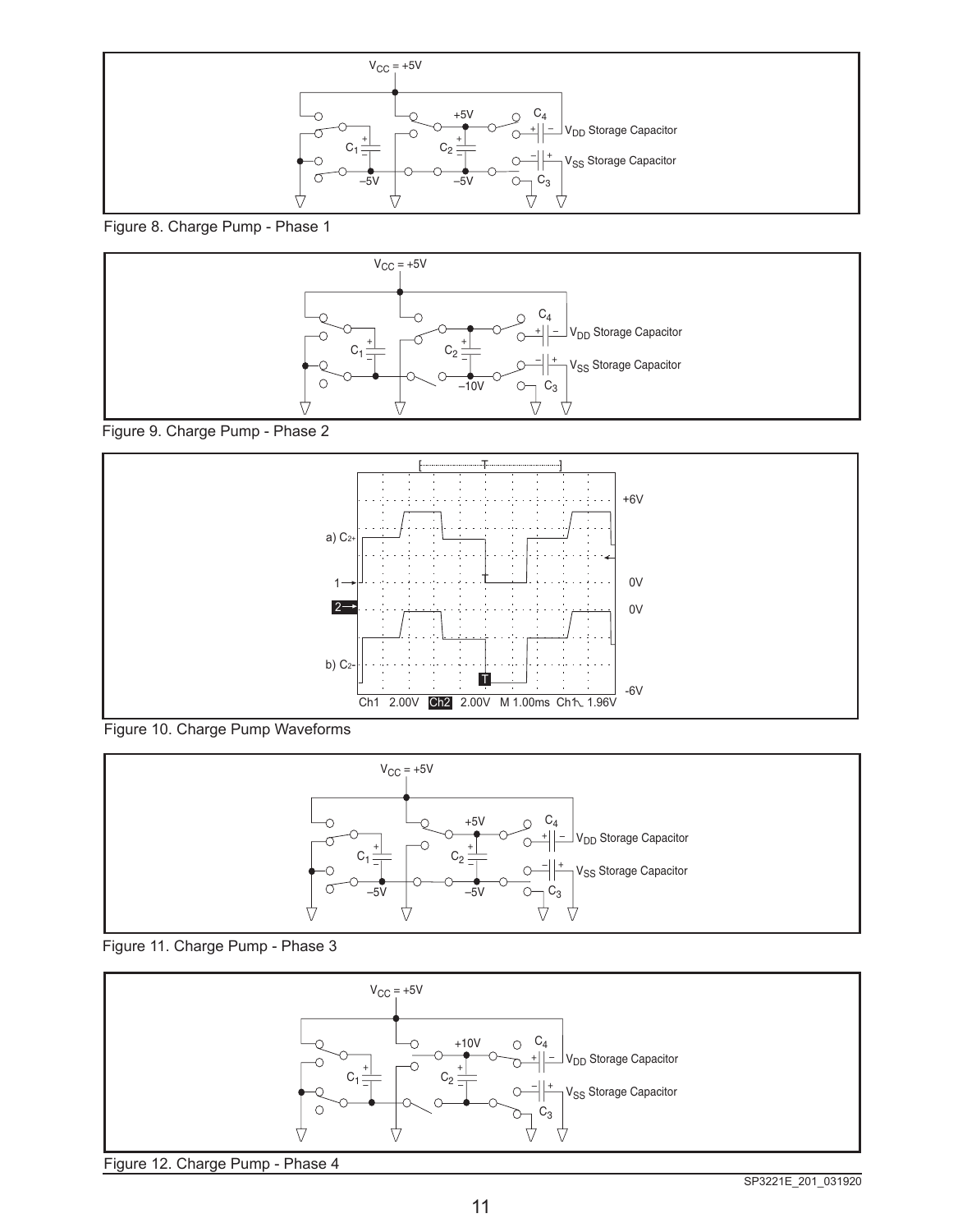## **Charge Pump Capacitor selection**

The Exar charge pump is designed to operate reliably with a range of low cost capacitors.Either polarized or non polarized capacitors may be used. If polarized capacitors are used they should be oriented as shown in the Typical Operating Circuit. The V+ capacitor may be connected to either ground or Vcc (polarity reversed.)

The charge pump operates with 0.1µF capacitors for 3.3V operation. For other supply voltages, see the table for required capacitor values. Do not use values smaller than those listed. Increasing the capacitor values (e.g., by doubling in value) reduces ripple

on the transmitter outputs and may slightly reduce power consumption. C2, C3, and C4 can be increased without changing C1's value

For best charge pump efficiency locate the charge pump and bypass capacitors as close as possible to the IC. Surface mount capacitors are best for this purpose. Using capacitors with lower equivalent series resistance (ESR) and self-inductance, along with minimizing parasitic PCB trace inductance will optimize charge pump operation. Designers are also advised to consider that capacitor values may shift over time and operating temperature.

| Minimum recommended charge pump capacitor value |                                           |  |  |  |
|-------------------------------------------------|-------------------------------------------|--|--|--|
| Input Voltage $V_{cc}$                          | Charge pump capacitor value               |  |  |  |
| 3.0V to 3.6V                                    | C1 - C4 = $0.1 \mu F$                     |  |  |  |
| 4.5V to 5.5V                                    | $C1 = 0.047 \mu F$ , $C2-C4 = 0.33 \mu F$ |  |  |  |
| 3.0V to 5.5V                                    | $C1 - C4 = 0.22 \mu F$                    |  |  |  |

Table 4. Capacitor selection table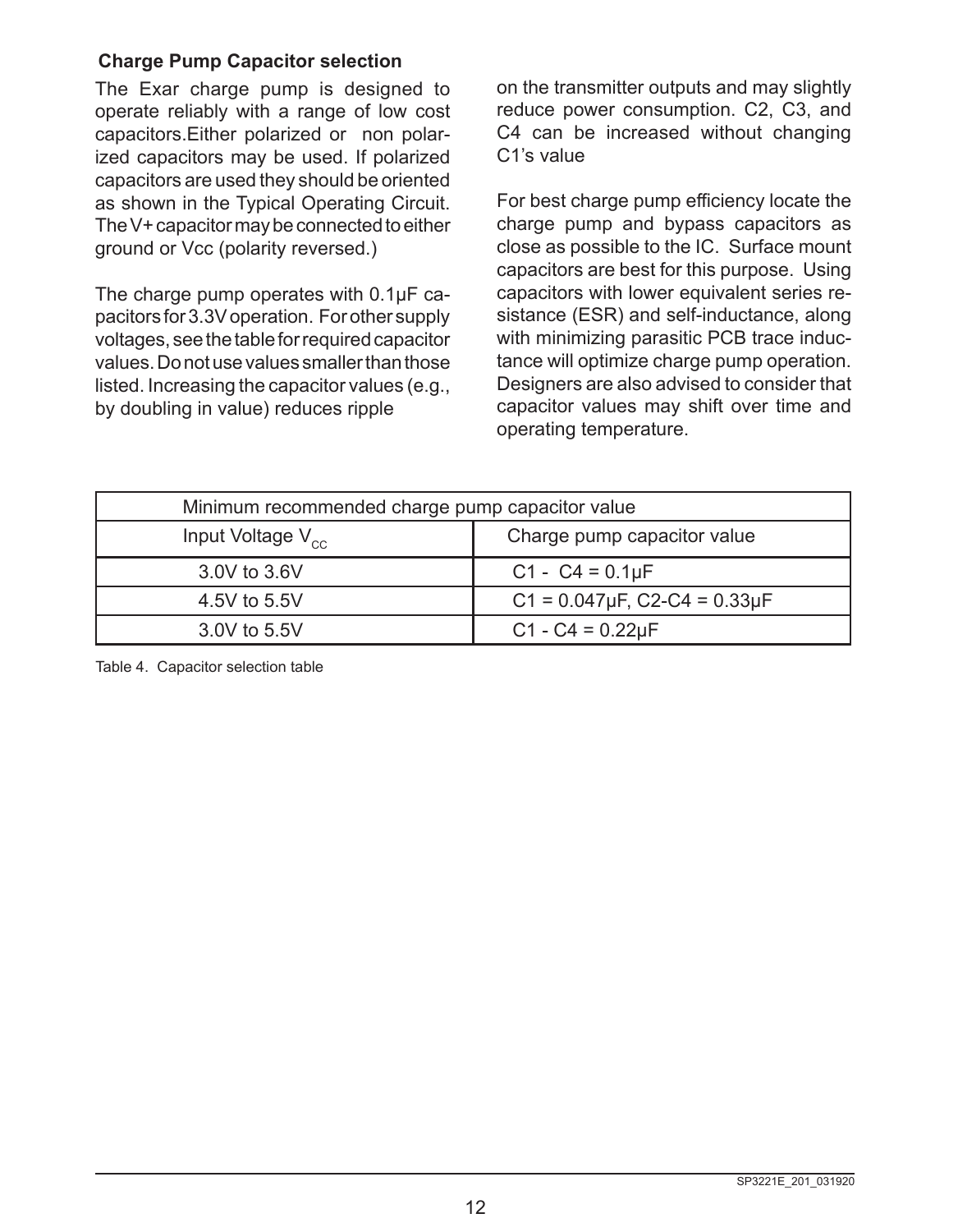## **AUTO ON-LINE® Circuitry**

The **SP3221E** device has **AUTO ON-LINE®** circuitry on board that saves power in applications such as laptop computers, PDA's, and other portable systems.

The **SP3221E** device incorporates an **AUTO ON-LINE®** circuit that automatically enables itself when the external transmitter is enabled and the cable is connected. Conversely, the **AUTO ON-LINE®** circuit also disables most of the internal circuitry when the device is not being used and goes into a standby mode where the device typically draws 1µA. This function is externally controlled by the ONLINE pin. When this pin is tied to a logic LOW, the **AUTO ON-LINE®** function is active. Once active, the device is enabled until there is no activity on the receiver input. The receiver input typically sees at least ±3V, which are generated from the transmitter at the other end of the cable with a ±5V minimum. When the external transmitter is disabled or the cable is disconnected, the receiver input will be pulled down by its internal 5kΩ resistor to ground. When this occurs over a period of time, the internal transmitter will be disabled and the device goes into a shutdown or standby mode. When the ONLINE pin is HIGH, the **AUTO ON-LINE®** mode is disabled.

The **AUTO ON-LINE®** circuit has two stages:

> 1) Inactive Detection 2) Accumulated Delay

The first stage, shown in Figure 14, detects an inactive input. A logic HIGH is asserted on R. INACT if the cable is disconnected or the external transmitters are disabled. Otherwise,  $R_x$ INACT will be at a logic LOW.

The second stage of the **AUTO ON-LINE®** circuitry, shown in Figure 15, processes the receiver's R<sub>v</sub>INACT signal with an accumulated delay that disables the device to a 1uA typical supply current. The STATUS pin goes to a logic LOW when the cable is disconnected. The typical accumulated delay is around 20µs. When the **SP3221E** driver and internal charge pump are disabled, the supply current is reduced to 1µA typical. This can commonly occur in handheld or portable applications where the RS-232 cable is disconnected or the RS-232 driver of the connected peripheral are truned off.

The **AUTO ON-LINE®** mode can be disabled by the SHUTDOWN pin. If this pin is a logic LOW, the **AUTO ON-LINE®** function will not operate regardless of the logic state of the ONLINE pin. Table 3 summarizes the logic of the **AUTO ON-LINE®** operating modes. The truth table logic of the **SP3221E** driver and receiver outputs can be found in *Table 2.*

When the **SP3221E** device is shutdown, the charge pumps are turned off. V+ charge pump output decays to  $V_{cc}$ , the V- output decays to GND. The decay time will depend on the size of capacitors used for the charge pump. Once in shutdown, the time required to exit the shut down state and have valid V+ and V- levels is typically 200µs.

For easy programming, the STATUS can be used to indicate DTR or a Ring Indicator signal. Tying ONLINE and SHUTDOWN together will bypass the **AUTO ON-LINE®** circuitry so this connection acts like a shutdown input pin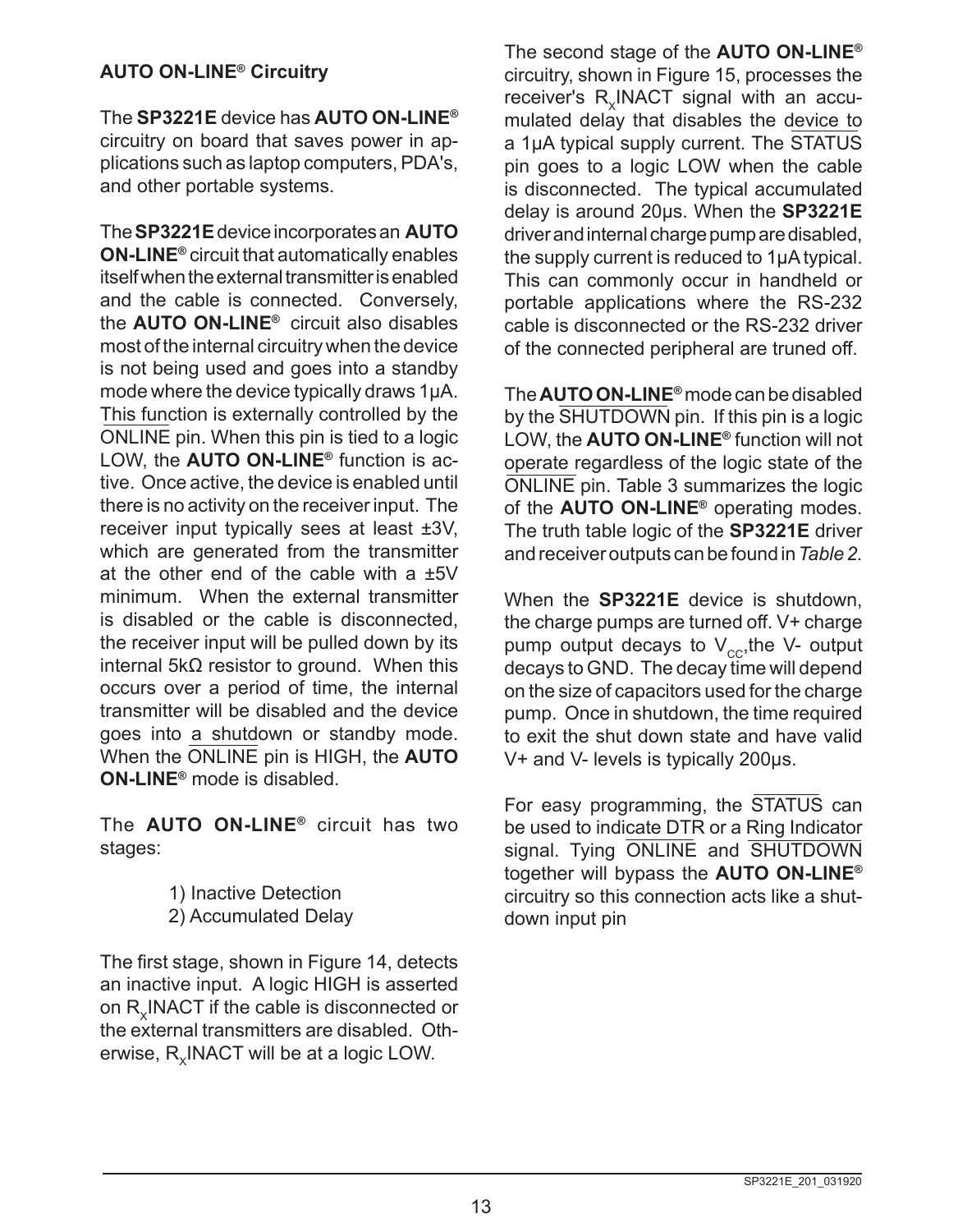| RS-232 SIGNAL<br><b>AT RECEIVER</b><br><b>INPUT</b> | <b>SHUTDOWN</b> | <b>ONLINE</b>   | <b>STATUS</b> | <b>TRANSCEIVER STATUS</b>                        |
|-----------------------------------------------------|-----------------|-----------------|---------------|--------------------------------------------------|
| <b>YES</b>                                          | <b>HIGH</b>     | <b>LOW</b>      | <b>HIGH</b>   | Normal Operation<br>(AUTO ON-LINE <sup>®</sup> ) |
| <b>YES</b>                                          | <b>HIGH</b>     | <b>HIGH</b>     | <b>HIGH</b>   | <b>Normal Operation</b>                          |
| <b>NO</b>                                           | <b>HIGH</b>     | <b>HIGH</b>     | <b>LOW</b>    | <b>Normal Operation</b>                          |
| <b>NO</b>                                           | <b>HIGH</b>     | <b>LOW</b>      | <b>LOW</b>    | Shutdown (AUTO ON-LINE©)                         |
| <b>YES</b>                                          | LOW             | <b>HIGH/LOW</b> | <b>HIGH</b>   | Shutdown                                         |
| <b>NO</b>                                           | LOW             | <b>HIGH/LOW</b> | <b>LOW</b>    | Shutdown                                         |

Table 3. AUTO ON-LINE® Logic



Figure 13. AUTO ON-LINE® Timing Waveforms



Figure 14. Stage I of AUTO ON-LINE® Circuitry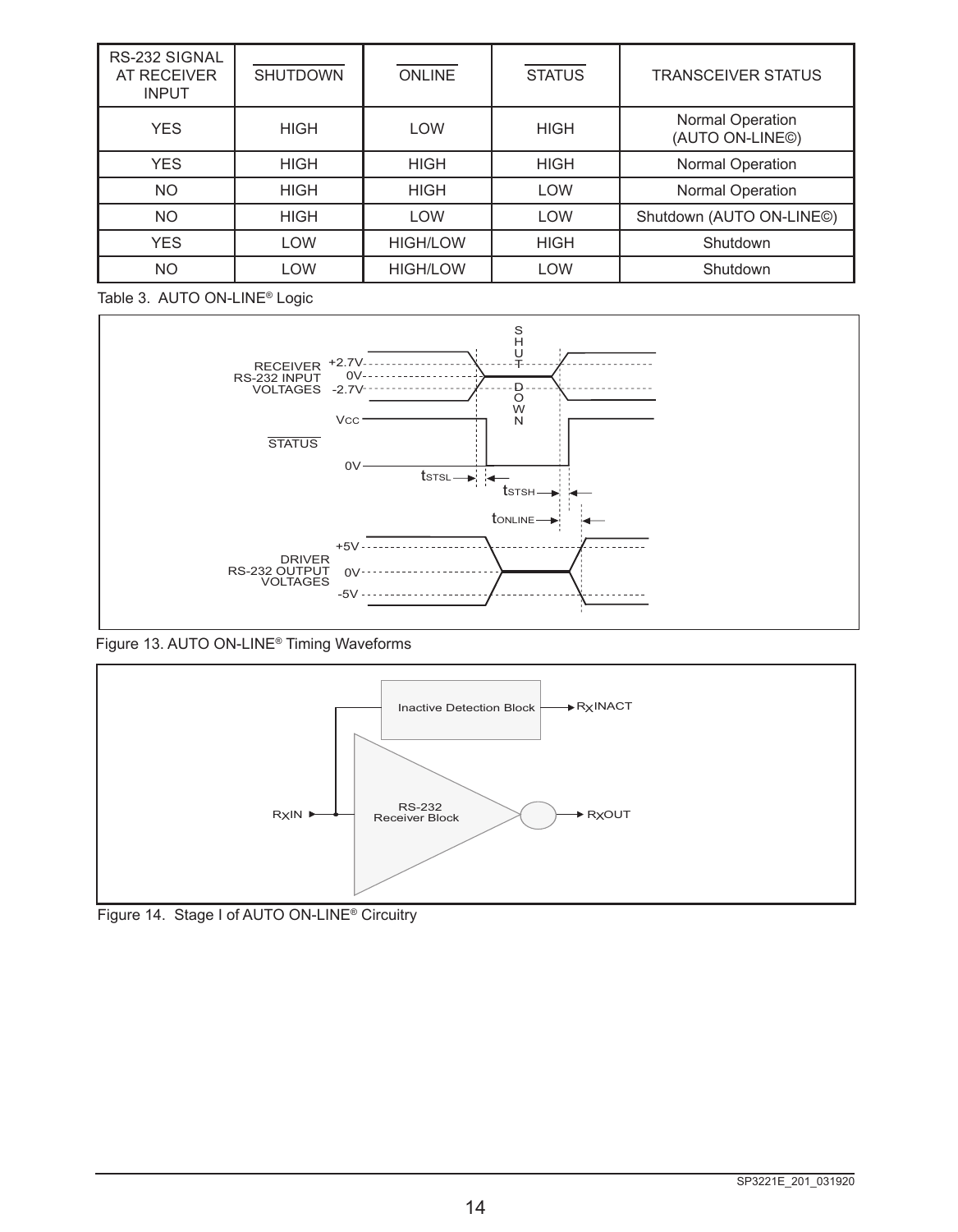## **ESD TOLERANCE**

The **SP3221E** device incorporates ruggedized ESD cells on the driver output and receiver input pins. The ESD structure is improved over our previous family for more rugged applications and environments sensitive to electro-static discharges and associated transients. The improved ESD tolerance is at least  $±15kV$  without damage nor latch-up.

There are different methods of ESD testing applied:

> a) MIL-STD-883, Method 3015.7 b) IEC61000-4-2 Air-Discharge c) IEC61000-4-2 Direct Contact

The Human Body Model has been the generally accepted ESD testing method for semiconductors. This method is also specified in MIL-STD-883, Method 3015.7 for ESD testing. The premise of this ESD test is to simulate the human body's potential to store electro-static energy and discharge it to an integrated circuit. The simulation is performed by using a test model as shown in Figure 15. This method will test the IC's capability to withstand an ESD transient during normal handling such as in manufacturing areas where the IC's tend to be handled frequently.

The IEC-61000-4-2, formerly IEC801-2, is generally used for testing ESD on equipment and systems. For system manufacturers, they must guarantee a certain amount of ESD protection since the system itself is exposed to the outside environment and human presence. The premise with IEC-61000-4-2 is that the system is required to withstand an amount of static electricity when ESD is applied to points and surfaces of the equipment that are accessible to personnel during normal usage. The transceiver IC receives most of the ESD current when the ESD source is applied to the connector pins. The test circuit for IEC61000-4-2 is shown on Figure 16. There are two methods within IEC61000-4-2, the Air Discharge method and the Contact Discharge method. With the Air Discharge Method, an ESD voltage is applied to the equipment under test (EUT) through air. This simulates an electrically charged person ready to connect a cable onto the rear of the system only to find an unpleasant zap just before the person touches the back panel. The high energy potential on the person discharges through an arcing path to the rear panel of the system before he or she even touches the system. This energy, whether discharged directly or through air, is predominantly a function of the discharge current rather than the discharge voltage. Variables with an air discharge such as approach speed of the object carrying the ESD potential to the system and humidity will tend to change the discharge current. For example, the rise time of the discharge current varies with the approach speed.

The Contact Discharge Method applies the ESD current directly to the EUT. This method was devised to reduce the unpredictability of the ESD arc. The discharge current rise time is constant since the energy is directly transferred without the air-gap arc. In situations such as hand held systems, the ESD charge can be directly discharged to the equipment from a person already holding the equipment. The current is transferred on to the keypad or the serial port of the equipment directly and then travels through the PCB and finally to the IC.



Figure15. ESD Test Circuit for Human Body Model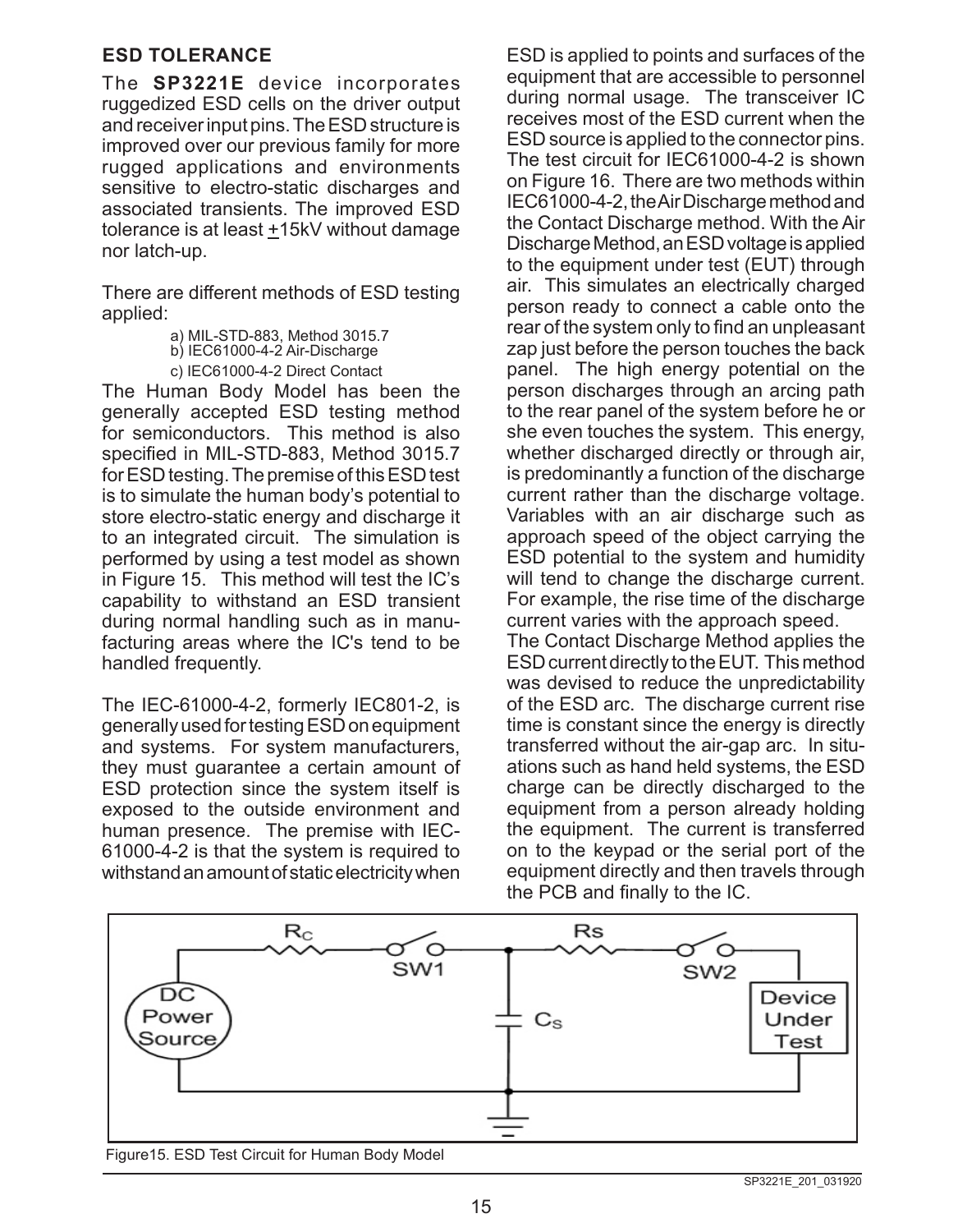

Figure 16. ESD Test Circuit for IEC61000-4-2

The circuit model in Figures 15 and 16 represent the typical ESD testing circuit used for all three methods. The  $C_s$  is initially charged with the DC power supply when the first switch (SW1) is on. Now that the capacitor is charged, the second switch (SW2) is on while SW1 switches off. The voltage stored in the capacitor is then applied through  $R_{\rm s}$ , the current limiting resistor, onto the device under test (DUT). In ESD tests, the SW2 switch is pulsed so that the device under test receives a duration of voltage.

For the Human Body Model, the current limiting resistor  $(R_s)$  and the source capacitor  $(C_{\rm s})$  are 1.5k $\Omega$  an 100pF, respectively. For IEC-61000-4-2, the current limiting resistor  $(R_{\rm s})$  and the source capacitor (C<sub>s</sub>) are 330 $\Omega$ an 150pF, respectively.

The higher  $C_{\rm s}$  value and lower  $R_{\rm s}$  value in the IEC-61000-4-2 model are more stringent than the Human Body Model. The larger storage capacitor injects a higher voltage to the test point when SW2 is switched on. The lower current limiting resistor increases the current charge onto the test point.



Figure 17. ESD Test Waveform for IEC61000-4-2

| <b>DEVICE PIN</b><br><b>TESTED</b> | <b>HUMAN BODY</b><br><b>MODEL</b> | <b>Air Discharge</b> | IEC61000-4-2<br><b>Direct Contact</b> | Level |
|------------------------------------|-----------------------------------|----------------------|---------------------------------------|-------|
| Driver Output                      | ±15kV                             | ±15kV                | ±8kV                                  |       |
| Receiver Input                     | ±15kV                             | ±15kV                | ±8kV                                  |       |

Table 5. Transceiver ESD Tolerance Levels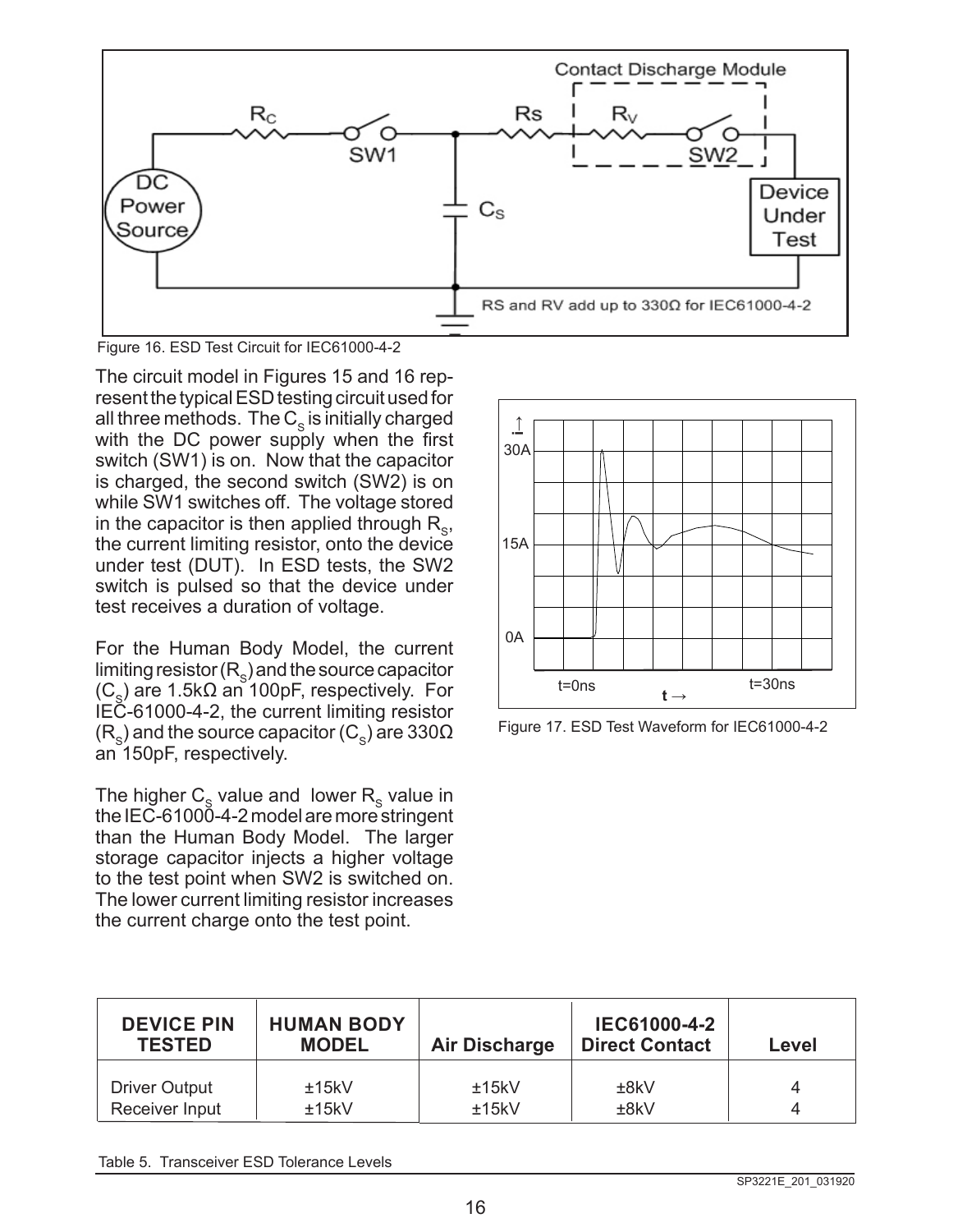

Side View



ċ

| 16 Pin TSSOP JEDEC MO-153 Variation AB |                                    |            |             |                                        |                   |            |
|----------------------------------------|------------------------------------|------------|-------------|----------------------------------------|-------------------|------------|
| <b>SYMBOLS</b>                         | DIMENSIONS IN MM<br>(Control Unit) |            |             | DIMENSIONS IN INCH<br>(Reference Unit) |                   |            |
|                                        | <b>MIN</b>                         | <b>NOM</b> | <b>MAX</b>  | <b>MIN</b>                             | <b>NOM</b>        | <b>MAX</b> |
| A                                      |                                    |            | 1.20        |                                        |                   | 0.047      |
| A1                                     | 0.05                               |            | 0.15        | 0.002                                  |                   | 0.006      |
| A2                                     | 0.80                               | 1.00       | 1.05        | 0.031                                  | 0.039             | 0.041      |
| b                                      | 0.19                               |            | 0.30        | 0.007                                  |                   | 0.012      |
| c                                      | 0.09                               |            | 0.20        | 0.004                                  |                   | 0.008      |
| E                                      | 6.40 BSC                           |            |             | 0.252 BSC                              |                   |            |
| E1                                     | 4.30                               | 4.40       | 4.50        |                                        | 0.169 0.173 0.177 |            |
| e                                      | 0.65 BSC                           |            |             | 0.026 BSC                              |                   |            |
| L                                      | 0.45                               | 0.60       | 0.75        |                                        | 0.018 0.024 0.030 |            |
| L1                                     | 1.00<br><b>REF</b>                 |            |             | 0.039<br><b>REF</b>                    |                   |            |
| L2                                     | 0.25 BSC                           |            |             | 0.010 BSC                              |                   |            |
| R                                      | 0.09                               |            |             | 0.035                                  |                   |            |
| R <sub>1</sub>                         | 0.09                               |            |             | 0.035                                  |                   |            |
| θ                                      | $12^{\circ}$<br><b>REF</b>         |            |             | $12^{\circ}$<br><b>REF</b>             |                   |            |
| $\theta$ 1                             | 0.                                 |            | $8^{\circ}$ | 0.                                     |                   | 8.         |
| D                                      | 4.90                               | 5.00       | 5.10        | 0.1931                                 | 0.197             | 0.200      |
| N                                      | 16                                 |            |             |                                        | 16                |            |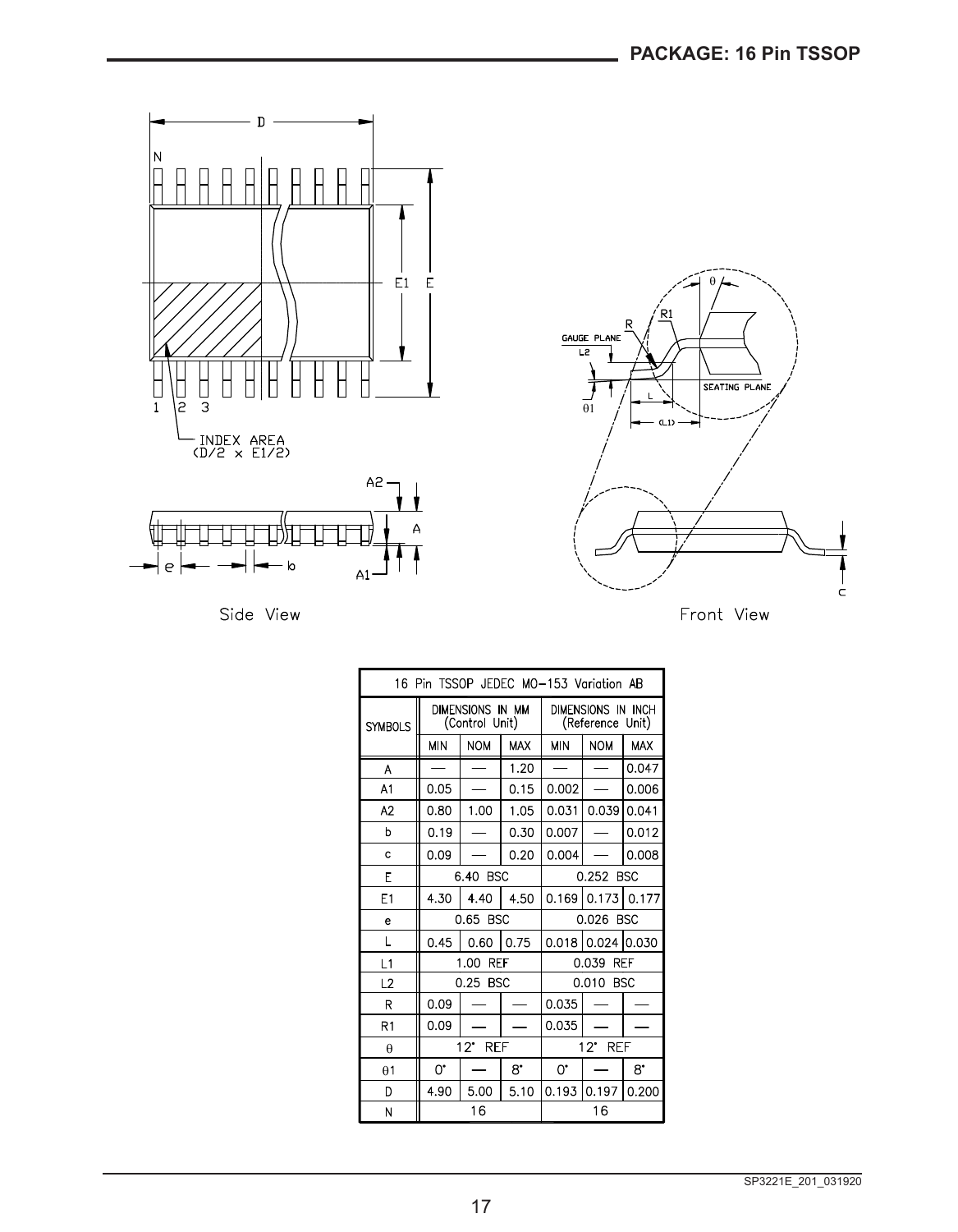



#### Side View

| PACKAGE OUTLINE SSOP 5.3mm BODY<br>JEDEC MO-150 |                             |            |            |                                                                       |                       |               |
|-------------------------------------------------|-----------------------------|------------|------------|-----------------------------------------------------------------------|-----------------------|---------------|
| <b>SYMBOLS</b>                                  | (Control Unit)              |            |            | COMMON DIMENSIONS IN MM COMMON DIMENSIONS IN INCH<br>(Reference Unit) |                       |               |
|                                                 | <b>MIN</b>                  | <b>NOW</b> | <b>MAX</b> | <b>MIN</b>                                                            | <b>NOM</b>            | <b>MAX</b>    |
| А                                               |                             |            | 2.00       |                                                                       |                       | 0.079         |
| A1                                              | 0.05                        |            |            | 0.002                                                                 |                       |               |
| A2                                              | 1.65                        | 1.75       | 1.85       | 0.065                                                                 | 0.069                 | 0.073         |
| b                                               | 0.22                        |            | 0.38       | 0.009                                                                 |                       | 0.015         |
| Ċ                                               | 0.09                        |            | 0.25       | 0.004                                                                 |                       | 0.010         |
| D                                               | <b>SEE VARIATIONS</b>       |            |            |                                                                       |                       |               |
| E                                               | 7.40                        | 7.80       | 8.20       | 0.291                                                                 |                       | $0.307$ 0.323 |
| E1                                              | 5.00                        | 5.30       | 5.60       |                                                                       | 0.197 0.209 0.220     |               |
| e                                               | 0.65 BSC                    |            |            | 0.026 BSC                                                             |                       |               |
| L                                               | 0.55                        | 0.75 0.95  |            |                                                                       | 0.022   0.030   0.037 |               |
| L1                                              | 1.25<br>REF<br>0.049<br>REF |            |            |                                                                       |                       |               |
| L2                                              | 0.25 BSC<br>0.010 BSC       |            |            |                                                                       |                       |               |
| N                                               | <b>SEE VARIATIONS</b>       |            |            |                                                                       |                       |               |
| R1                                              | 0.09                        |            |            | 0.004                                                                 |                       |               |
| q                                               | 0.                          | 4.         | 8.         | 0.                                                                    | 4.                    | 8.            |



Front View

|                | VARIATIONS                         |            |            |                                        |            |            |    |                         |
|----------------|------------------------------------|------------|------------|----------------------------------------|------------|------------|----|-------------------------|
| <b>SHOBOLS</b> | DIMENSIONS IN MM<br>(Control Unit) |            |            | DIMENSIONS IN INCH<br>(Reference Unit) |            |            |    | <b><i>MRIATIONS</i></b> |
|                | <b>MIN</b>                         | <b>NOM</b> | <b>MAX</b> | MIN                                    | <b>NOM</b> | <b>MAX</b> | N  |                         |
| D              | 2.70                               | 3.00       | 3.30       | 0.106                                  | 0.118      | 0.130      | 8  | АА                      |
| D              | 5.90                               | 6.20       | 6.50       | 0.232                                  | 0.244      | 0.256      | 14 | AB                      |
| D              | 5.90                               | 6.20       | 6.50       | 0.232                                  | 0.244      | 0.256      | 16 | AC                      |
| D              | 6.90                               | 7.20       | 7.50       | 0.272                                  | 0.283      | 0.295      | 18 | AD                      |
| D              | 6.90                               | 7.20       | 7.50       | 0.272                                  | 0.283      | 0.295      | 20 | ٨E                      |
| D              | 7.90                               | 8.20       | 8.50       | 0.311                                  | 0.323      | 0.335      | 24 | AG                      |
| D              | 9.90                               | 10.20      | 10.50      | 0.390                                  | 0.402      | 0.413      | 28 | AH                      |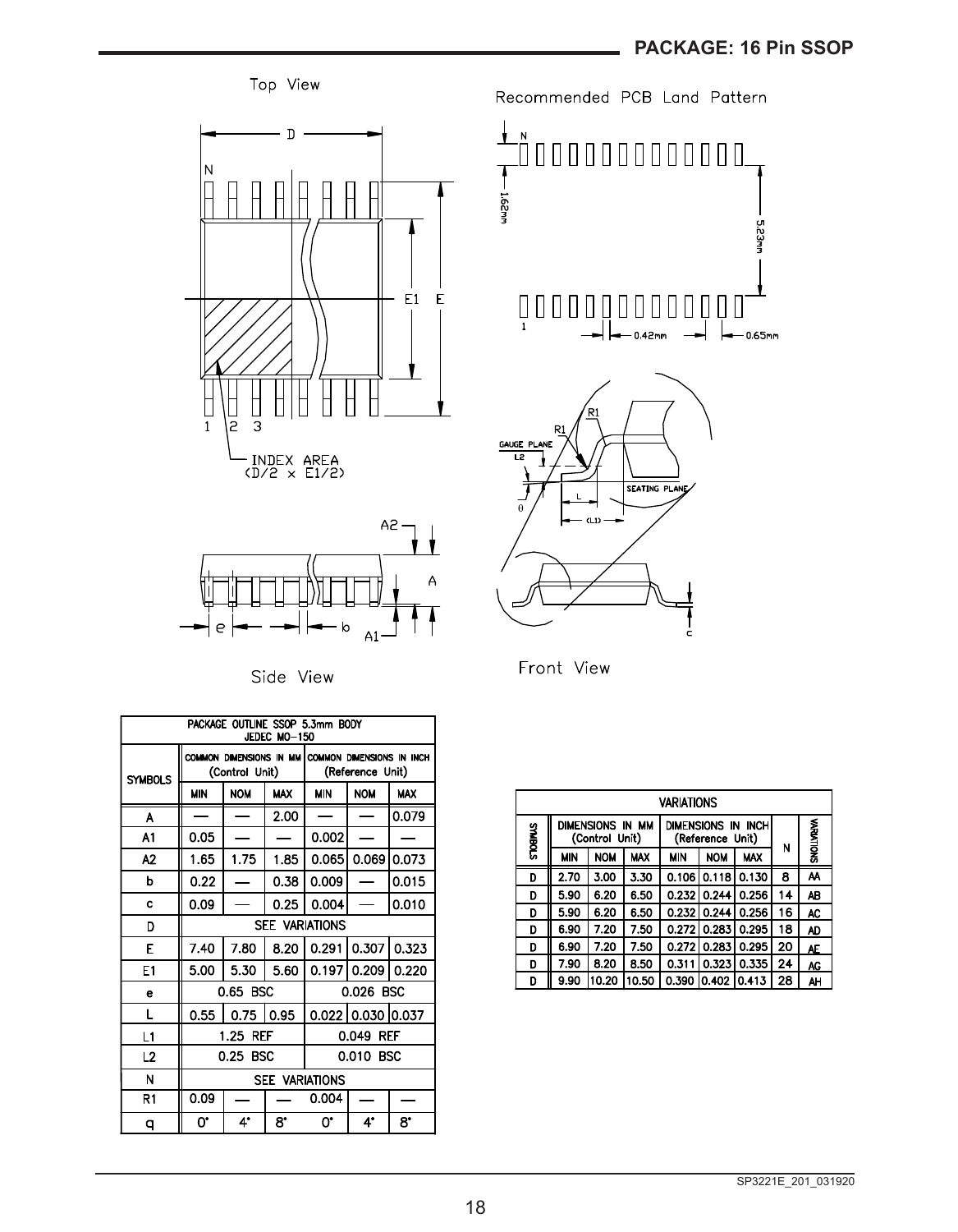# **ORDERING INFORMATION(1)**

| Part Number    | Temperature<br>Range | Package      | Packaging<br>Method | Lead-Free $(2)$ |
|----------------|----------------------|--------------|---------------------|-----------------|
| SP3221EEA-L/TR | -40°C to +85°C       | 16-pin SSOP  | Tape and Reel       | Yes             |
| SP3221EEY-L/TR | -40°C to +85°C       | 16-pin TSSOP | Tape and Reel       | Yes             |

NOTES:

1. Refer to [www.maxlinear.com/SP3221E](http://www.maxlinear.com/SP3221E) for most up-to-date Ordering Information.

2. Visit <u>www.maxlinear.com</u> for additional information on Environmental Rating.